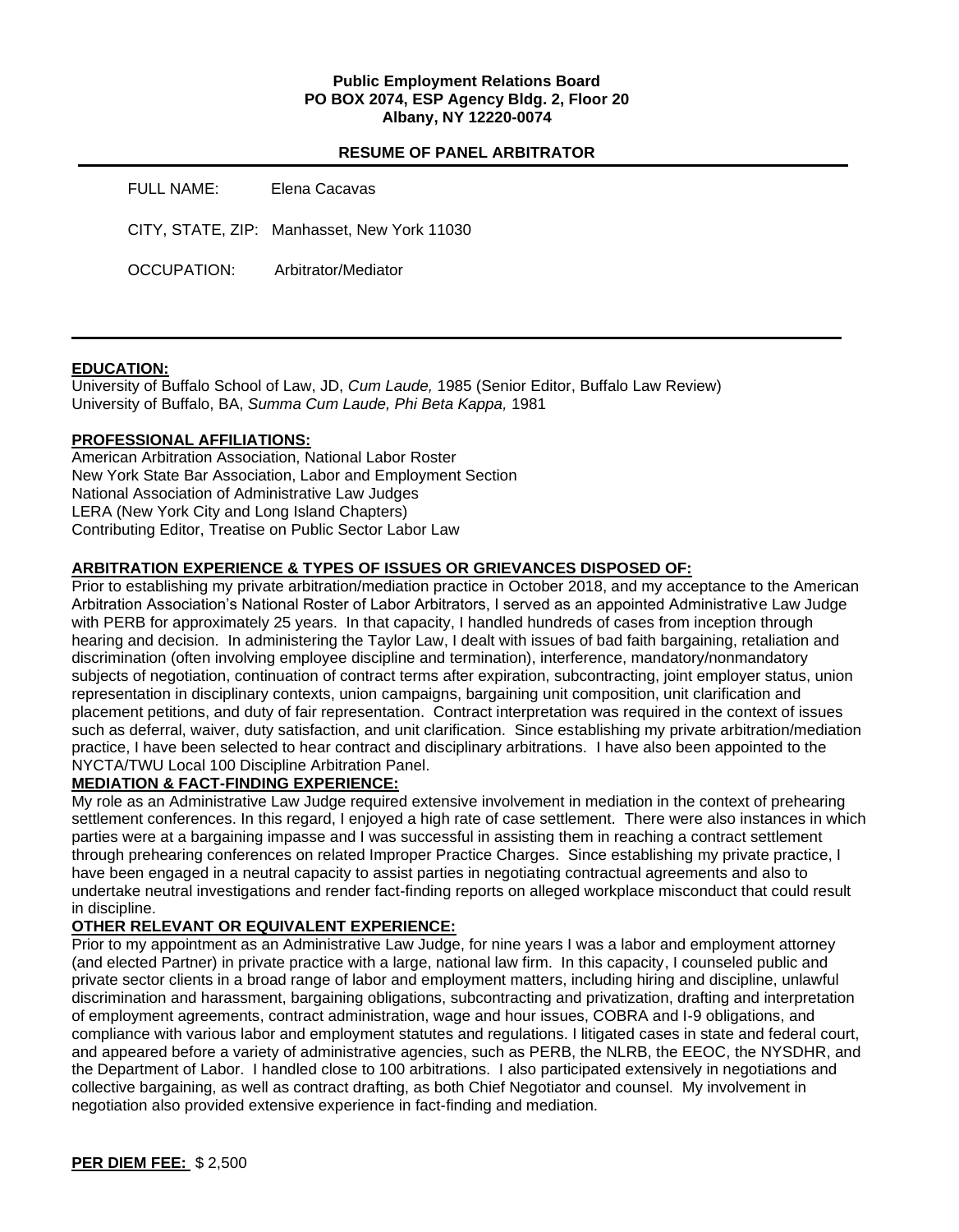**ADJOURNMENT FEE:** \$ 2,500 if less than 21 calendar days prior to the hearing date.

**SUBMITTED BY ARBITRATOR Elena Cacavas ON August 18, 2021**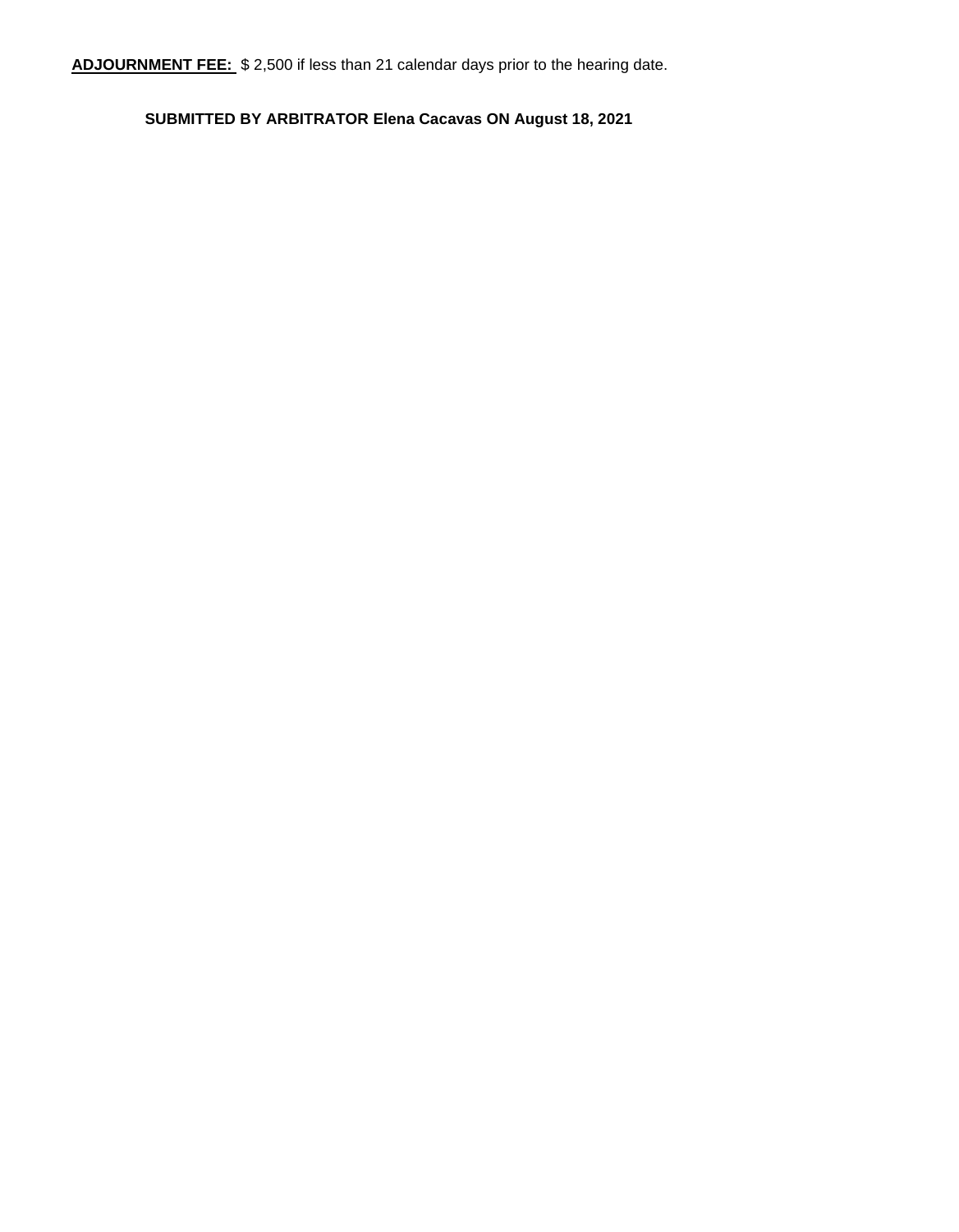#### **Public Employment Relations Board PO BOX 2074, ESP Agency Bldg. 2, Floor 20 Albany, NY 12220-0074**

# **BILLING DISCLOSURE STATEMENT**

# ARBITRATOR'S NAME: **Elena Cacavas**

The following is a description of my fees and expenses:

# A) HEARING TIME.

- (1) My per diem is \$2500 for each day or any part thereof spent hearing a case.
- (2) If a hearing day exceeds hours, I charge:

 $\Box$ a second full per diem  $\Box$ a prorated per diem

 $x \Box$  no additional charge  $\Box$  other (describe) :

(3) Additional comments:

B) STUDY TIME.

- (1) I charge \$ 2500 for each day spent in preparation of the opinion and award.
- (2) This charge  $\Box$  will x  $\Box$  will not be prorated for partial days devoted to such preparation.
- (3) Additional comments:

## C) TRAVEL TIME AND EXPENSES.

(1) When travel time plus hearing time exceeds hours in a calendar day:

 $x \Box$  Not applicable (no additional charge)

 $\Box$  I charge as follows (describe):

(2) I charge for actual, travel-related expenses incurred in connection with the case  $x \rightarrow YES \Box NO$ .

Where appropriate, a mileage charge for auto travel will be billed at:

 $x \cap P$  Prevailing IRS rate  $\Box$  Other (describe):

(3) When the scheduled hearing day(s) requires an overnight stay:

 $x$ There is no charge, other than for lodging and subsistence.

 $\Box$ I charge as follows (describe):

(4) Additional Comments: